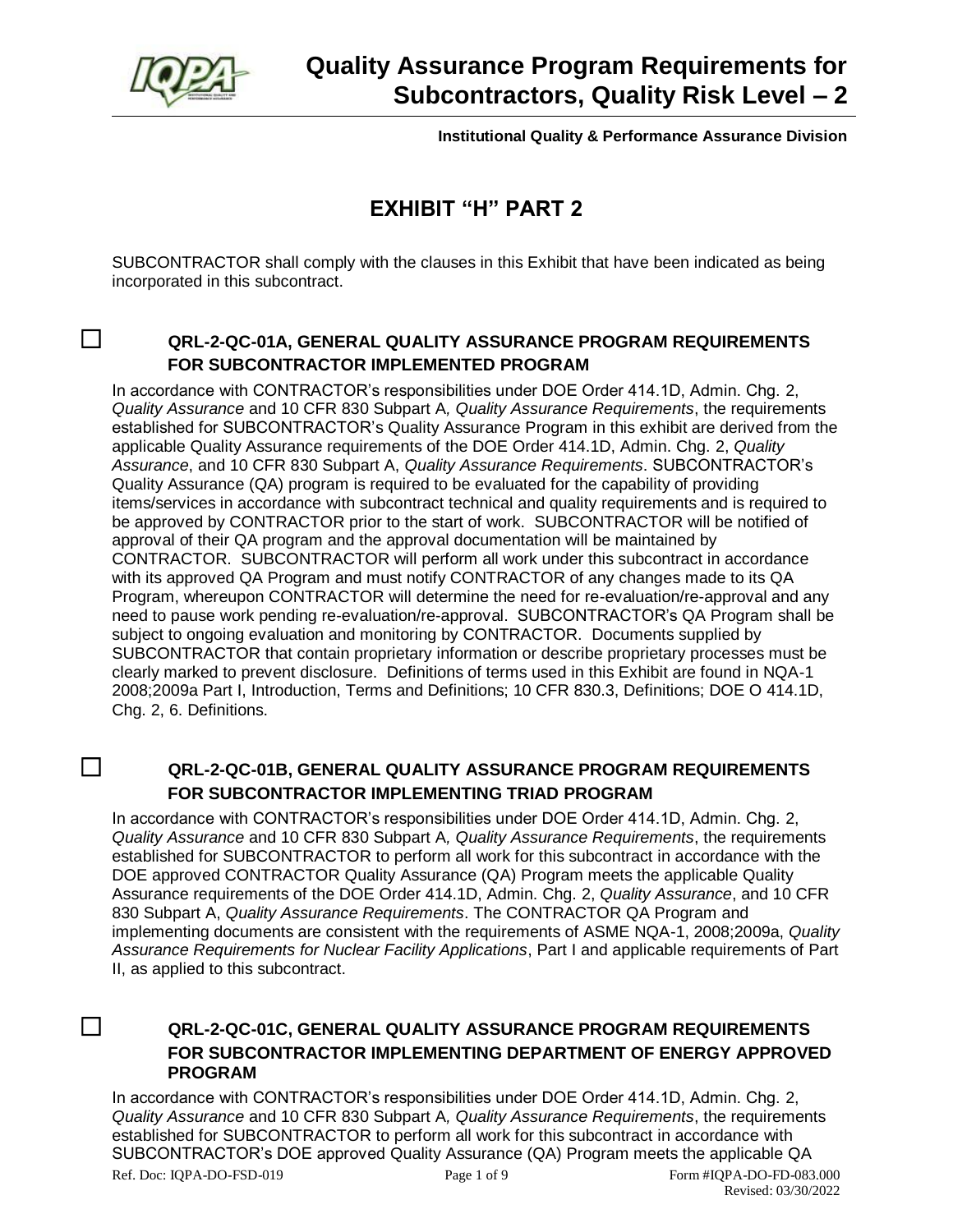

#### **Institutional Quality & Performance Assurance Division**

requirements of the DOE Order 414.1D, Admin. Chg. 2, *Quality Assurance*, and 10 CFR 830 Subpart A, *Quality Assurance Requirements*. CONTRACTOR'S QA program and implementing documents must be consistent with the requirements of ASME NQA-1, 2008;2009a (or newer), *Quality Assurance Requirements for Nuclear Facility Applications*, Part I and applicable requirements of Part II, as applied through the DOE O 414.1D, Admin. Chg. 2, *Quality Assurance*, and using a graded approach.

#### ☐ **QRL-2-QC-02A, QUALITY ASSURANCE PROGRAM AND ORGANIZATION REQUIREMENTS FOR SUBCONTRACTOR IMPLEMENTED PROGRAM**

SUBCONTRACTOR must establish an organization structure including defining functional responsibilities, levels of authority, and interfaces for personnel managing, performing, and assessing work for CONTRACTOR. The structure must be such that quality is achieved by those performing the work and verified by persons not responsible for the performance of the work.

SUBCONTRACTOR must establish management processes to plan, schedule, and provide resources for work for CONTRACTOR such that quality is able to be achieved and delivery timelines are able to be met. SUBCONTRACTOR must establish a program to ensure that management regularly assesses their management and quality assurance processes and corrects problems that hinder the organization from achieving the quality and performance requirements specified by CONTRACTOR.

SUBCONTRACTOR must establish a program to ensure that personnel performing activities affecting the quality of items or services supplied to CONTRACTOR are adequately trained and qualified to perform the work. This program must include the evaluation of activities and establish the minimum qualifications to be able to adequately perform those activities. SUBCONTRACTOR must establish a program to evaluate the need for requiring continued training for personnel performing activities affecting the quality of items or services supplied to CONTRACTOR. This program must also ensure that personnel satisfactorily complete training as required to be allowed to continue performing those activities.

## ☐ **QRL-2-QC-02B, QUALITY ASSURANCE PROGRAM AND ORGANIZATION REQUIREMENTS FOR SUBCONTRACTOR IMPLEMENTING TRAID PROGRAM**

SUBCONTRACTOR must work to CONTRACTOR organization requirements as defined in SD312, *CONTRACTOR Management Models*, and clarified in procurement documents. SUBCONTRACTOR must work to the CONTRACTOR Quality Assurance Program and any applicable local Quality Assurance Plans as defined by SD330, *CONTRACTOR Quality Assurance Program*. Any items or services procured as a part of this subcontract must be purchased using CONTRACTOR procurement processes and methods of acceptance.

#### ☐ **QRL-2-QC-02C, QUALITY ASSURANCE PROGRAM AND ORGANIZATION REQUIREMENTS FOR SUBCONTRACTOR IMPLEMENTING DEPARTMENT OF ENERGY APPROVED PROGRAM**

SUBCONTRACTOR must perform work for this contract in accordance with their DOE approved Quality Assurance (QA) Program per the requirements of DOE O 414.1D, Admin. Chg. 2, *Quality Assurance*, and using applicable requirements from NQA-1 2008;2009a (or newer) as implemented through their approved QA Program.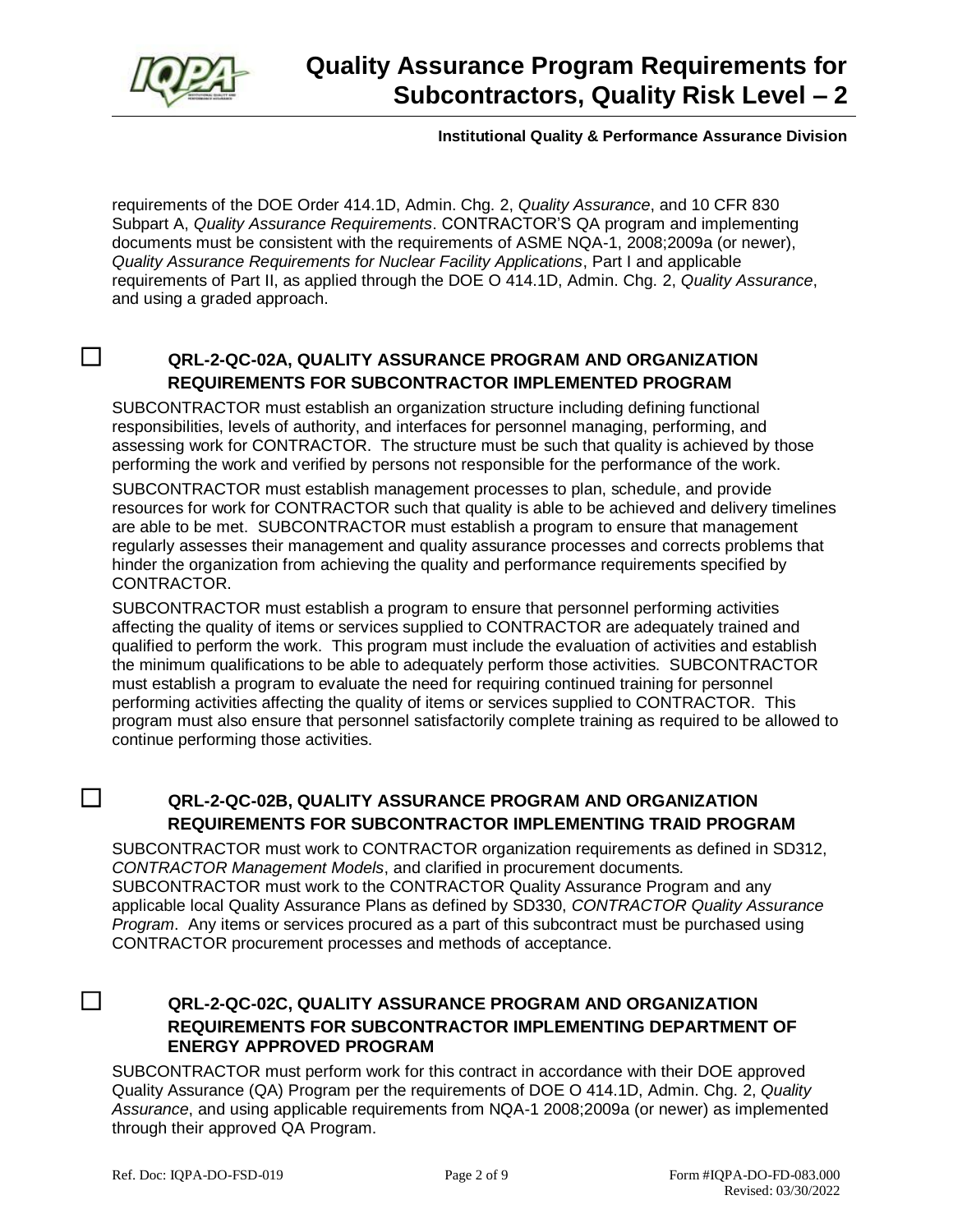

**Institutional Quality & Performance Assurance Division**

#### ☐ **QRL-2-QC-02D, SUPPLEMENTARY QUALITY ASSURANCE PROGRAM REQUIREMENTS**

In addition to the requirements of the procurement documents, SUBCONTRACTOR must implement a Quality Assurance Program in accordance with applicable codes or standards as specified below: (e.g., boiler code, pressure safety code, International Building Code, etc.)

Specify codes and/or standards

#### ☐ **QRL-2-QC-02E, SUPPLEMENTARY QUALITY ASSURANCE PROGRAM REQUIREMENTS FOR SUBCONTRACTOR IMPLEMENTED CALIBRATION PROGRAM**

In addition to the requirements of this Exhibit, SUBCONTRACTOR must implement a Quality Assurance (QA) Program that meets the requirements of ISO/IEC-17025, *General Requirements for the Competence of Testing and Calibration Laboratories*, for the performance of calibration of measuring and test equipment (M&TE) provided to CONTRACTOR. If SUBCONTRACTOR is procuring these calibration services from a sub-tier supplier then they must flow this requirement down to the supplier.

### ☐ **QRL-2-QC-03, DESIGN**

SUBCONTRACTOR must establish a process to ensure that SUBCONTRACTOR:

- designs items and processes affecting the quality of products or services supplied to CONTRACTOR using sound engineering/scientific principles and appropriate standards.
- design activities are in accordance with any standards or requirements included or referenced in this subcontract.
- incorporates applicable requirements and design bases in design work and design changes for products delivered to CONTRACTOR.
- incorporates any requirements or design bases included or referenced in this subcontract.

SUBCONTRACTOR must establish a process to identify and control design interfaces for design activities affecting products delivered to CONTRACTOR. SUBCONTRACTOR must establish a process for the validation and verification of design products affecting the quality of products delivered to CONTRACTOR for adequacy against the requirements of this subcontract. The process must ensure that personnel and organizations who perform validation and verification activities of design products affecting the quality of products delivered to CONTRACTOR are not the same personnel or organizations who performed the design work. SUBCONTRACTOR must ensure that verification and validation of work has been performed and the work found to meet any applicable requirements prior to approval and implementation of the design.

### ☐ **QRL-2-QC-04, PROCUREMENT DOCUMENTS**

Ref. Doc: IQPA-DO-FSD-019 Page 3 of 9 Form #IQPA-DO-FD-083.000 SUBCONTRACTOR must establish and implement a process to identify and flow down appropriate requirements to sub-tier suppliers to ensure that technical and quality characteristics and requirements are met. SUBCONTRACTOR must accomplish this by clearly defining the scope of work to include technical requirements that must be met, and quality assurance program requirements necessary to provide reasonable assurance of acceptability. The procurement documents must establish and clearly define the documentation to be delivered, and the

Revised: 03/30/2022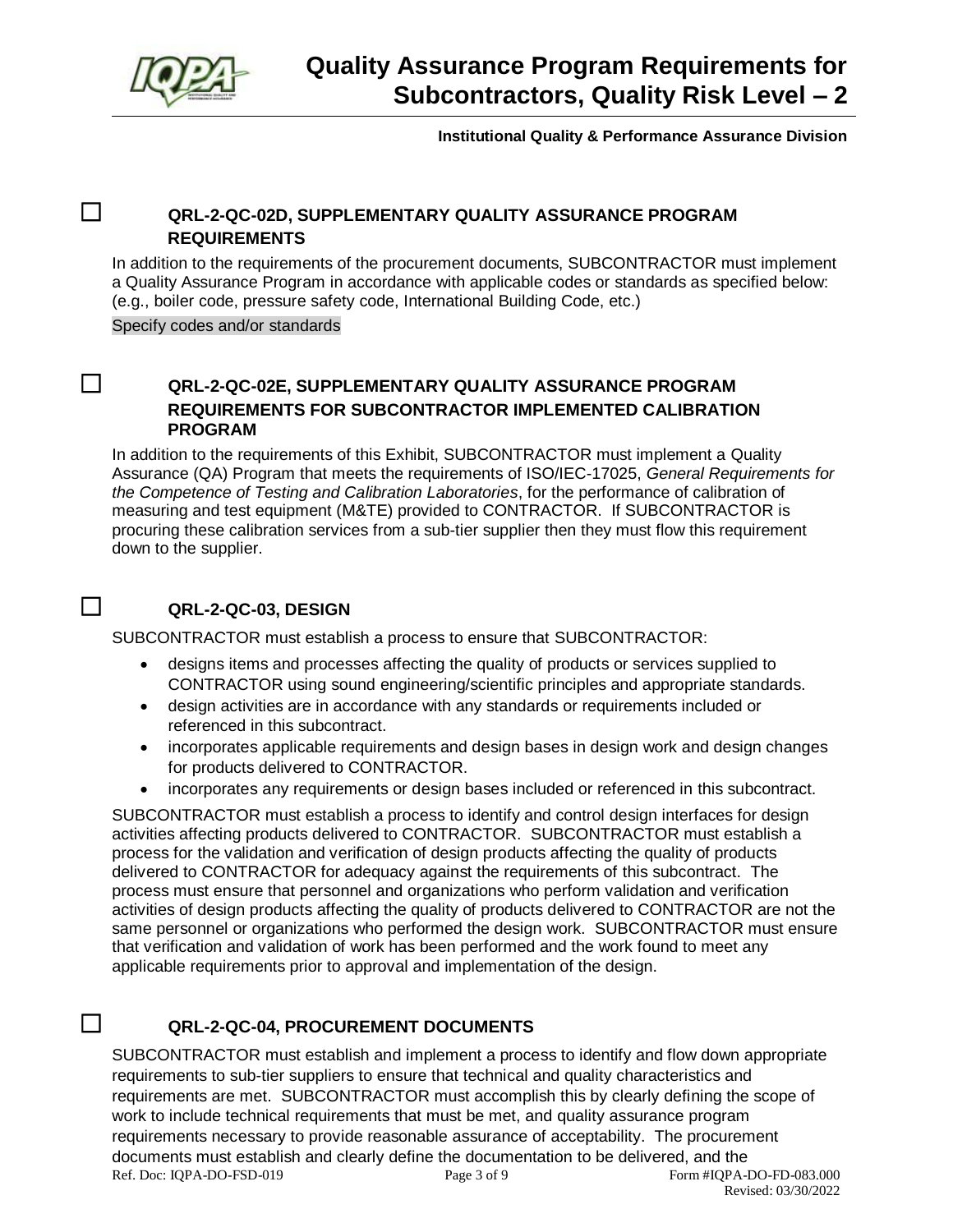

#### **Institutional Quality & Performance Assurance Division**

requirements for document content. Procurement documents, and changes thereto, must be reviewed by personnel defined in SUBCONTRACTOR's Quality Assurance Program.

#### ☐ **QRL-2-QC-05, CONTROL OF QUALITY AFFECTING ACTIVITIES**

SUBCONTRACTOR must establish processes to ensure that work for this subcontract is performed consistent with technical standards, administrative controls, and any other hazard controls adopted to meet regulatory or contract requirements, and using approved work control documents such as instructions, procedures, drawings, or other appropriate means to ensure the work is satisfactorily accomplished. Such work control documents must establish or reference acceptance criteria for determining if the activities described have been satisfactorily accomplished. The level of detail and instruction must be commensurate with the proficiency of workers and the complexity of the work.

#### ☐ **QRL-2-QC-06, DOCUMENT CONTROL**

SUBCONTRACTOR's quality assurance program shall address configuration control of subcontract requirements, including CONTRACTOR approval of substitutions and configuration control of any provided CONTRACTOR procedures, specifications, or items.

SUBCONTRACTOR must establish a process for identifying and controlling documents that prescribe processes, specify requirements, or establish design. This process must include methods to prepare, review, approve, issue, use, and revise these documents. The process must ensure that current controlled documents are available at the location(s) where the associated work is being performed. A method of ensuring that the correct documents are used must be established and implemented.

#### ☐ **QRL-2-QC-07, SUPPLIER EVALUATION AND SELECTION**

SUBCONTRACTOR must establish and implement a process to evaluate sub-tier suppliers who provide items or services affecting the quality of items or services SUBCONTRACTOR provides to CONTRACTOR to ensure that they have adequate technical capability and quality assurance controls in place to be able to meet the technical and quality requirements of SUBCONTRACTOR's contract with CONTRACTOR. These processes must serve to provide reasonable assurance that the sub-tier supplier has the capability and programs in place to meet the requirements for the work they will perform. SUBCONTRACTOR must establish methods to ensure that their sub-tier suppliers continue to provide acceptable items and services, including re-evaluation if necessary and performance monitoring as applicable.

#### ☐ **QRL-2-QC-08, PRODUCT CERTIFICATION PROGRAM**

SUBCONTRACTOR must establish, document, and implement a certification system for the product(s) they provide to CONTRACTOR including procedures for the certification activities and generation of the certificate, and the administrative process for review and approval of the certificate. Certificates must meet the content requirements specified for this procurement; identify the material(s) or products being certified traceable to the items delivered; identify the specific requirements of the procurement that are certified to have been met; identify any approved changes and/or deviations from the contract with CONTRACTOR, and must describe or reference any requirements that have not been met.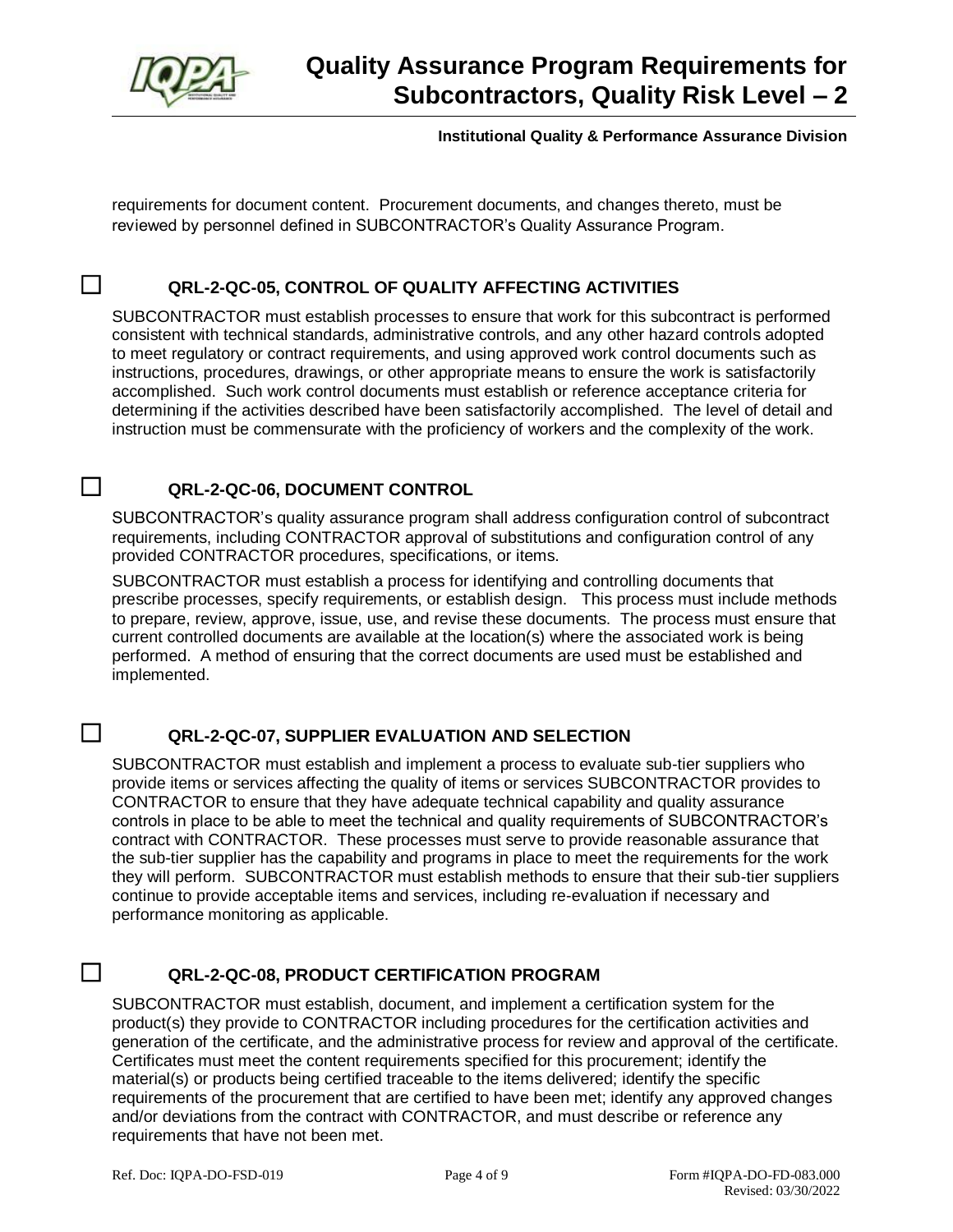

**Institutional Quality & Performance Assurance Division**

#### ☐ **QRL-2-QC-09, SUBCONTRACTOR OBLIGATION TO VERIFY CONFORMANCE**

SUBCONTRACTOR must verify that items or services offered to CONTRACTOR for acceptance comply with the procurement requirements prior to offering them for acceptance. Should SUBCONTRACTOR identify potential negative impacts to the quality of items or services they have provided to CONTRACTOR, they must notify CONTRACTOR within seven (7) calendar days to include a description of the potential impacts and any risk associated.

#### ☐ **QRL-2-QC-10, RIGHT OF ACCESS**

SUBCONTRACTOR must provide CONTRACTOR and/or DOE/NNSA access to SUBCONTRACTOR's facilities and records to conduct evaluations of SUBCONTRACTOR's quality systems and verify compliance with subcontract requirements as well as access to conduct inspection and/or testing of SUBCONTRACTOR's product to assure conformance with subcontract requirements. SUBCONTRACTOR must contractually flow this right of access down to any sub-tier suppliers.

#### ☐ **QRL-2-QC-11, IDENTIFICATION AND CONTROL OF ITEMS**

SUBCONTRACTOR must establish and implement processes to establish and maintain traceability of items and components to their specific end use. Methods of identification and/or traceability must be in accordance with any codes, standards, or specifications invoked by the procurement requirements. Item(s) or assemblies provided to CONTRACTOR under this subcontract that are not installed by SUBCONTRACTOR must be identified either on the item(s) or on the item packaging such that each item is easily identified as a part of the subcontract. This may include permanent labeling or non-permanent labels or writing as appropriate and/or defined in this subcontract.

#### ☐ **QRL-2-QC-12, IDENTIFICATION AND CONTROL OF SPECIAL PROCESSES**

SUBCONTRACTOR must establish a process to identify as special processes those processes where the quality of the product or service is highly dependent on the skill of the worker and/or the control of the procedure and for which the quality of the work cannot be readily determined by nondestructive inspection or test. SUBCONTRACTOR must identify any special processes which control or verify the quality of the item(s) or service(s) they will provide to CONTRACTOR and must establish methods to control those special processes to ensure quality is achieved. Methods of control must be documented, must specify the procedures, personnel, and equipment qualification requirements, and must include the conditions necessary such as the equipment, parameters, environment, and calibration requirements. SUBCONTRACTOR must maintain records demonstrating the qualification of personnel, processes, and equipment as applicable to the processes. Persons performing Nondestructive Examination (NDE) must be qualified and certified according to ANSI/ASNT CP-189, *ASNT Standard for Qualification and Certification of Nondestructive Testing Personnel* or other governing code or standard for the type of examination they are performing.

## ☐ **QRL-2-QC-13, INSPECTION AND TEST**

SUBCONTRACTOR must establish programs to ensure that products delivered to CONTRACTOR are inspected and tested according to the acceptance and performance criteria established in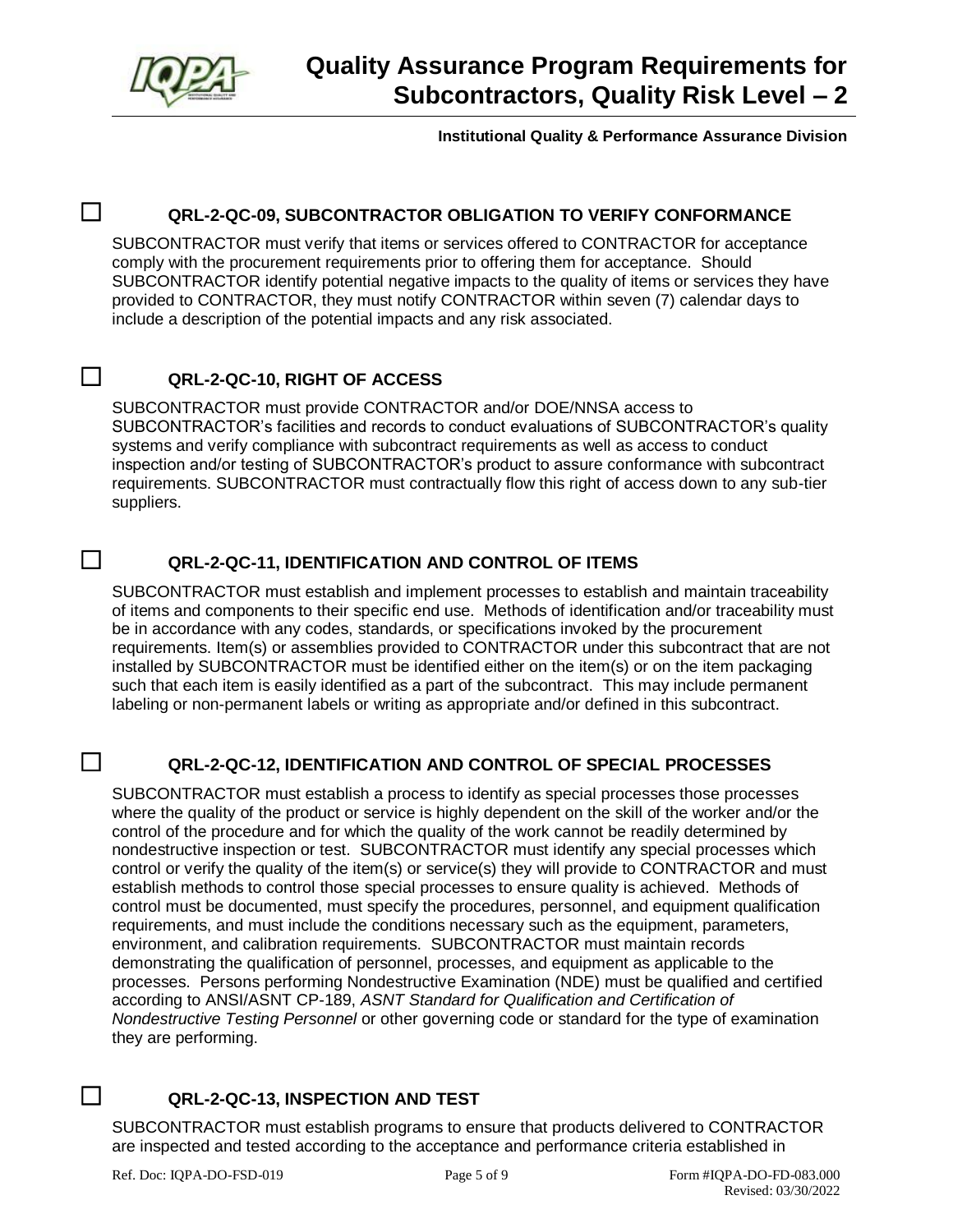

#### **Institutional Quality & Performance Assurance Division**

CONTRACTOR procurement documents. Inspections and tests must be performed in accordance with any codes, standards, or specific instructions included or referenced in CONTRACTOR procurement documents. The results of the inspection/test must be documented to include a determination of whether acceptance and performance criteria have been met. Personnel performing inspections/tests to evaluate the acceptability of items or services must not be directly responsible for the performance of the work being evaluated, and must have their qualifications to perform the inspection/test certified in writing by an appropriate authority.

#### ☐ **QRL-2-QC-14, CONTROL OF MEASURING AND TEST EQUIPMENT**

SUBCONTRACTOR must establish and maintain a program to ensure that tools, gauges, instruments and other measuring and test equipment (M&TE) used to monitor, verify, and/or control the quality of items or services supplied to CONTRACTOR are appropriately selected, controlled, calibrated and/or adjusted, and maintained to ensure adequate accuracy and validity of the data gathered. Traceability must be established between: (1) M&TE used to verify quality and its use(s), and (2) the items verified to the M&TE used. If M&TE used to verify quality is found to be out of tolerance or otherwise indeterminate, the quality of any items verified since its last acceptable calibration must be re-evaluated. If impacts are found to the quality of products delivered to CONTRACTOR, SUBCONTRACTOR must notify CONTRACTOR of those impacts within seven (7) calendar days.

#### ☐ **QRL-2-QC-15, HANDLING, STORAGE, AND SHIPPING**

SUBCONTRACTOR must establish and maintain processes and/or procedures to ensure that items are not damaged or lost, and to minimize deterioration during handling, storage, cleaning, packaging, and shipping. Items must be marked and/or labeled as necessary to adequately maintain and preserve the item, such as when special environments are present or when an item has special controls in place.

## ☐ **QRL-2-QC-16, NONCONFORMING ITEMS**

SUBCONTRACTOR must establish and maintain a process to identify, control, evaluate, and resolve nonconformances with items and/or services to be provided to CONTRACTOR. The process must include provisions for providing notification to CONTRACTOR of the nature of the nonconformance as well as recommendations for resolving the issue. Nonconforming items must be controlled by SUBCONTRACTOR pending an approved disposition by CONTRACTOR. Nonconforming items must be identified by legible and non-detrimental marking or tagging either on the item or its container. When possible, items should be segregated, and when not possible other methods established, documented, and used to control the item(s). Items that have been re-worked must be reexamined in accordance with the original acceptance criteria. Repaired items must be reexamined in accordance with acceptance criteria provided by CONTRACTOR for the repaired condition.

## ☐ **QRL-2-QC-17, CORRECTIVE ACTION AND CONTINUOUS IMPROVEMENT**

SUBCONTRACTOR must establish, implement, and maintain a process to identify conditions adverse to quality and correct them in a manner that minimizes recurrence. This process must include provisions to determine if a condition adverse to quality may have impact on the quality of an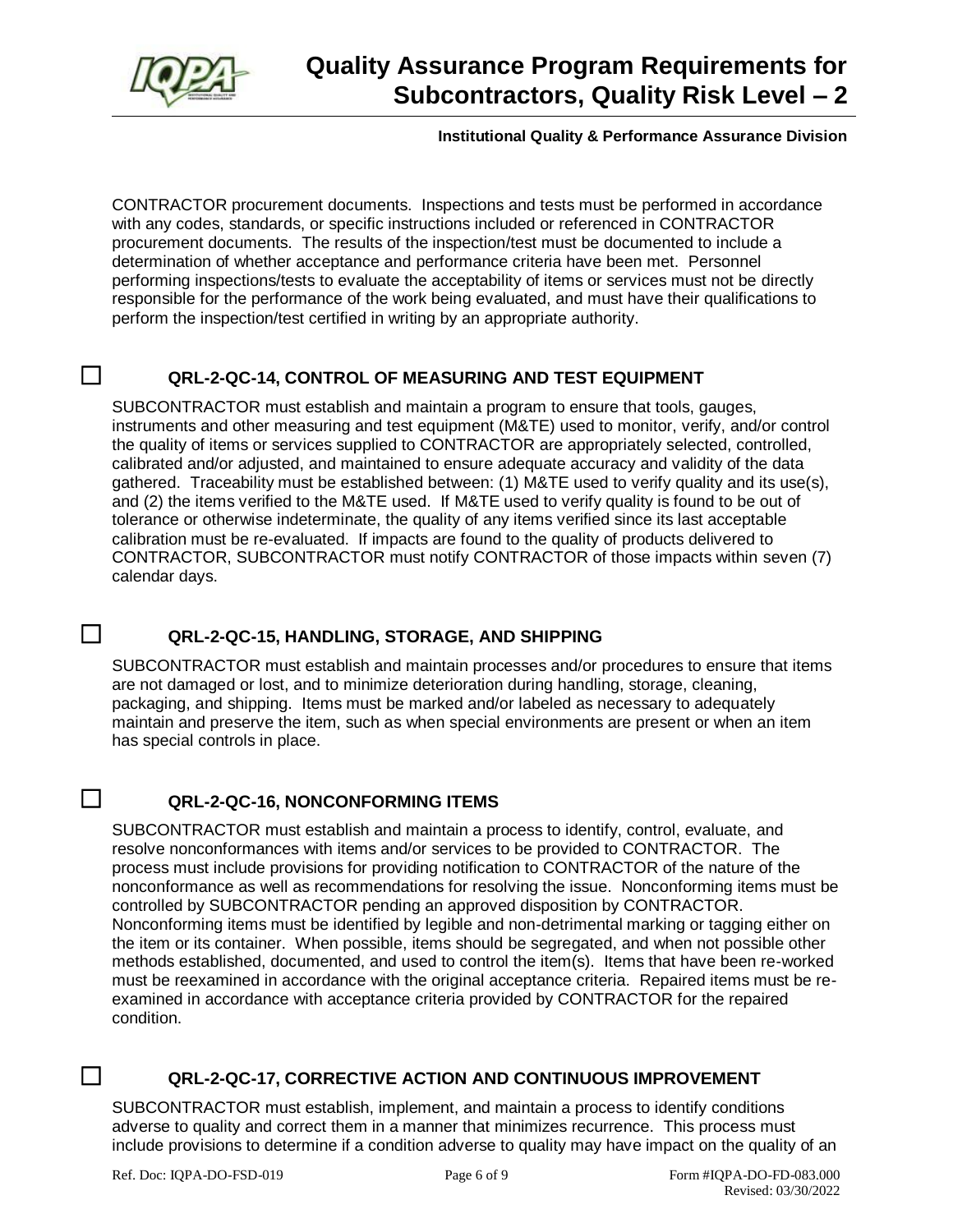

#### **Institutional Quality & Performance Assurance Division**

item or service provided to CONTRACTOR. Should a condition adverse to quality have an impact on an item or service provided to CONTRACTOR, SUBCONTRACTOR must notify CONTRACTOR within seven (7) calendar days of the potential impacts to the item/service and any risks that are associated with the impacts. The cause of conditions adverse to quality must be determined and documented, and the cause must be determined and documented when the conditions adverse to quality may have significant impact on the quality of an item or service to be delivered to CONTRACTOR. Corrective actions must be established and documented to resolve the issue and minimize recurrence. Completion of corrective actions must be verified as defined in SUBCONTRACTOR's Quality Assurance program.

SUBCONTRACTOR must establish a process for evaluating item characteristics, process implementation, and other quality related attributes of their products, services, and programs to identify areas which require improvement, or which do not meet requirements of CONTRACTOR procurement documents. This process must ensure that areas identified as needing improvement or not meeting requirements are evaluated for the cause of deficiencies, and that actions are taken to improve performance.

#### ☐ **QRL-2-QC-18, SUBCONTRACTOR OBLIGATION TO RESPOND TO CORRECTIVE ACTION REQUEST**

When SUBCONTRACTOR is notified by CONTRACTOR of a corrective action request, SUBCONTRACTOR must respond within thirty (30) calendar days with proposed corrective actions and anticipated completion dates. These will be reviewed by CONTRACTOR for acceptability and tracked to completion.

#### ☐ **QRL-2-QC-19, QUALITY AFFECTING RECORDS**

SUBCONTRACTOR must establish a program to ensure that records of activities or attributes affecting the quality of item(s) or services delivered to CONTRACTOR are documented, retained, and as required by procurement documents, delivered to CONTRACTOR. The program must ensure that records are legible, complete, accurate, and traceable to the items or activities they represent. Record requirements must be established in quality affecting procedures and documents and must include provisions for the minimum content and the review and authentication of the records. Once generated, records must be stored in a retrievable manner that will protect them from loss, damage, or destruction.

### ☐ **QRL-2-QC-20, RECORD RETENTION PERIOD**

Records associated with this procurement must be stored by SUBCONTRACTOR for the minimum duration specified below from project completion and must be retrievable during that period.

Specify retention period

## ☐ **QRL-2-QC-21, SUBCONTRACTOR SELF-ASSESSMENT**

SUBCONTRACTOR must establish and maintain programs and/or procedures to plan and conduct assessments to measure the adequacy of work and quality program performance to CONTRACTOR requirements, and to promote improvement in the quality of items and/or services provided to CONTRACTOR. The program must include a process for ensuring that any assessment results are responded to, and action taken where appropriate to enhance quality and/or performance.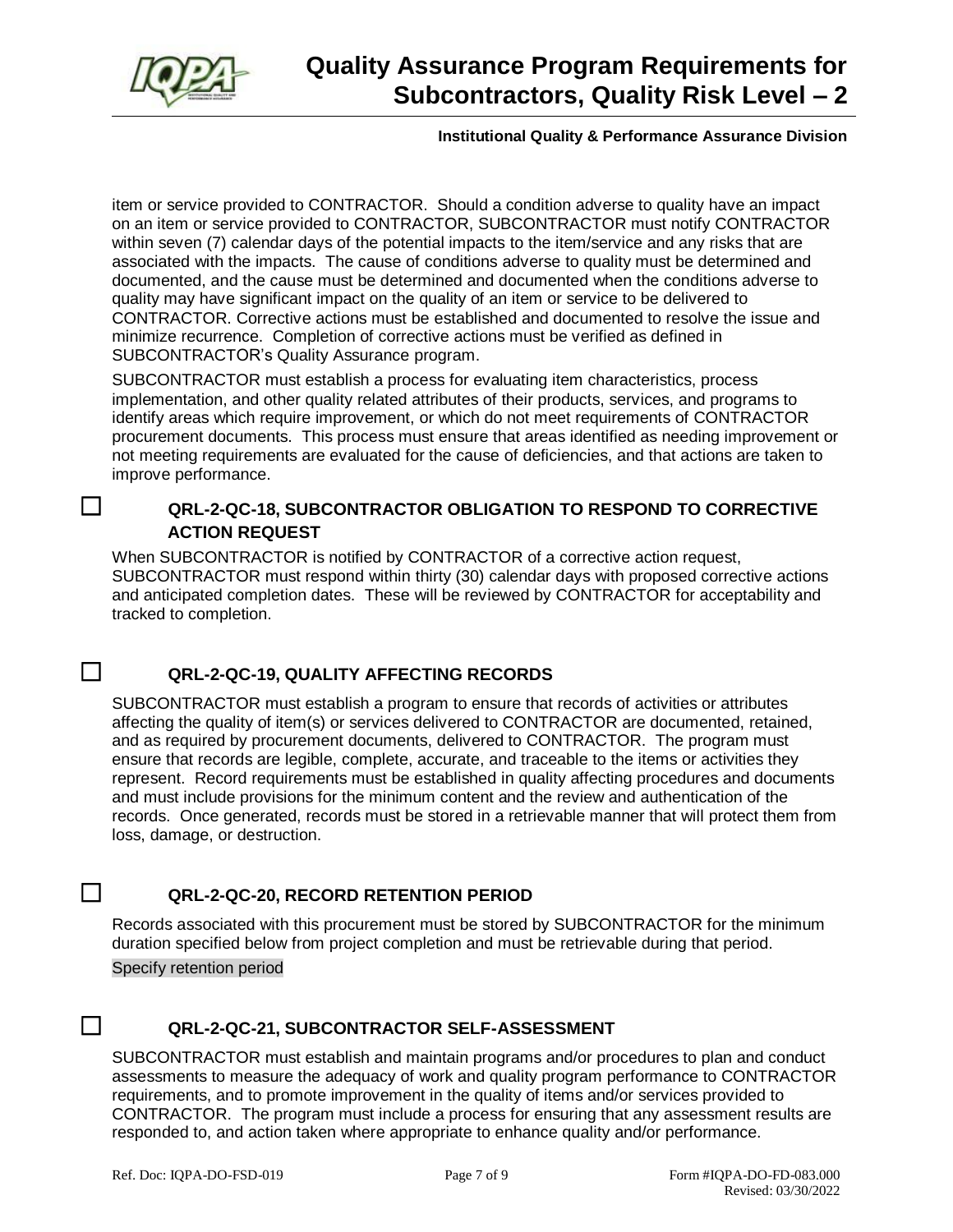

#### **Institutional Quality & Performance Assurance Division**

SUBCONTRACTOR must establish a process to ensure that organizations that perform assessments have sufficient authority and/or freedom from line management of the assessed areas, to be able to reach conclusions regarding the acceptability and effectiveness of the assessed areas.

SUBCONTRACTOR must establish a process to ensure persons who perform assessments are technically qualified and knowledgeable in the areas to be assessed.

## ☐ **QRL-2-QC-22, SOFTWARE ERROR REPORTING**

SUBCONTRACTOR must establish a process to ensure that any errors identified with software provided to CONTRACTOR are communicated to CONTRACTOR within seven (7) calendar days of identification. SUBCONTRACTOR must also establish a process for CONTRACTOR to communicate any potential errors to SUBCONTRACTOR for their evaluation.